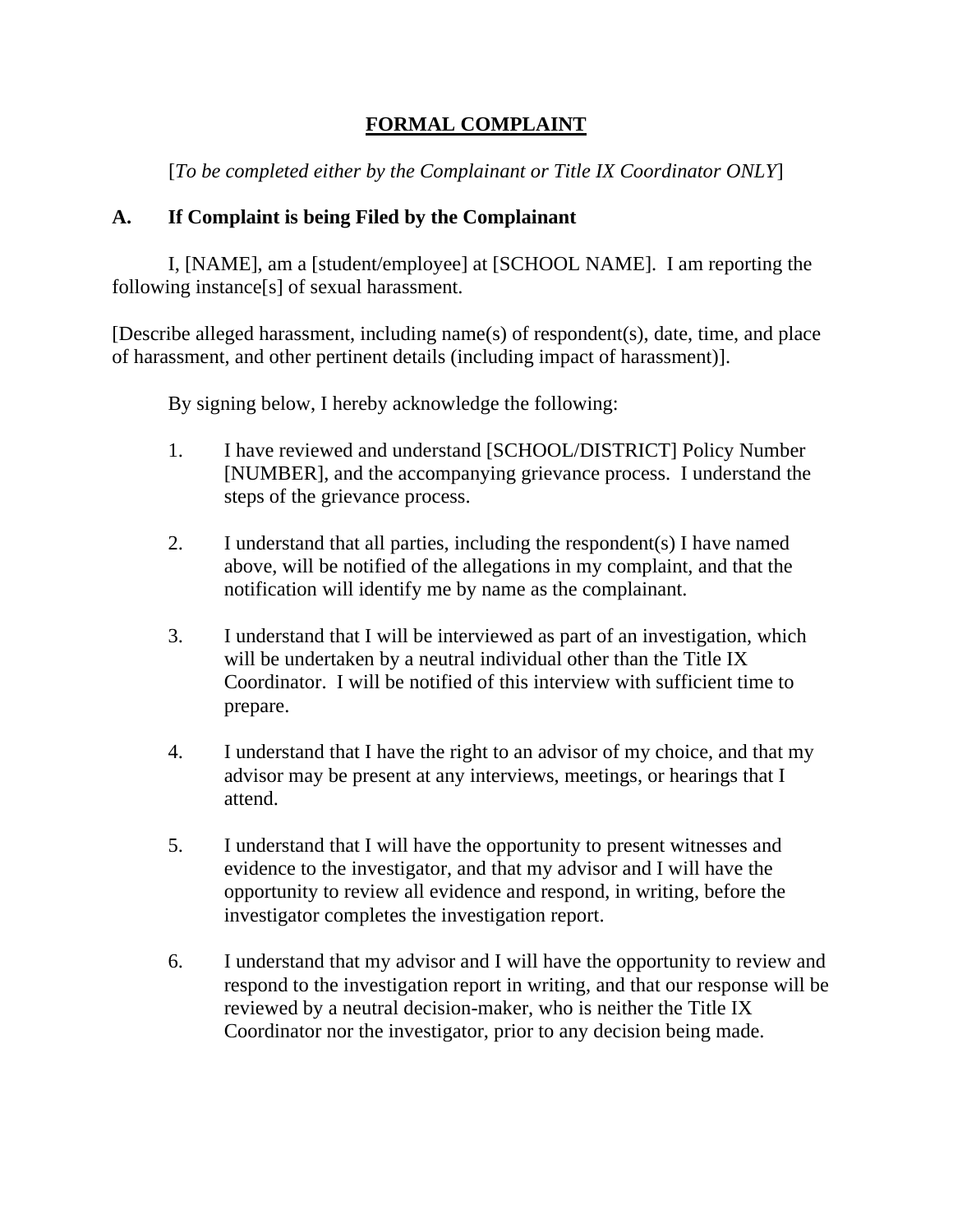- 7. I understand that my advisor will have the opportunity to ask relevant written questions of any other party or witness after the investigation report is completed but prior to any decision being made.
- 8. I understand that any opportunities made available to me during the grievance process will be made equally available to the respondent(s), including the opportunity to have an advisor and the opportunity to ask relevant written questions of me, prior to any decision being made.
- 9. I understand that my Complaint must be dismissed if
	- a. The conduct alleged above, even if proven, does not meet the definition of sexual harassment in Policy [NUMBER];
	- b. The conduct alleged above did not occur in the [School/District]'s education program or activity; or
	- c. The conduct alleged above occurred while I was not in the United States of America.
- 10. I understand that my Complaint may be dismissed if
	- a. I notify the Title IX Coordinator, in writing, that I would like to withdraw the Complaint.
	- b. The respondent named above is no longer enrolled in or employed by the [School/District]; or
	- c. Specific circumstances prevent the [School/District] from gathering evidence sufficient to reach a determination as to the Complaint.

Having reviewed and fully understanding the foregoing, I am hereby asking [SCHOOL/DISTRICT] to investigate the allegations of sexual harassment documented above in my formal complaint.

Signature Date

Print Name